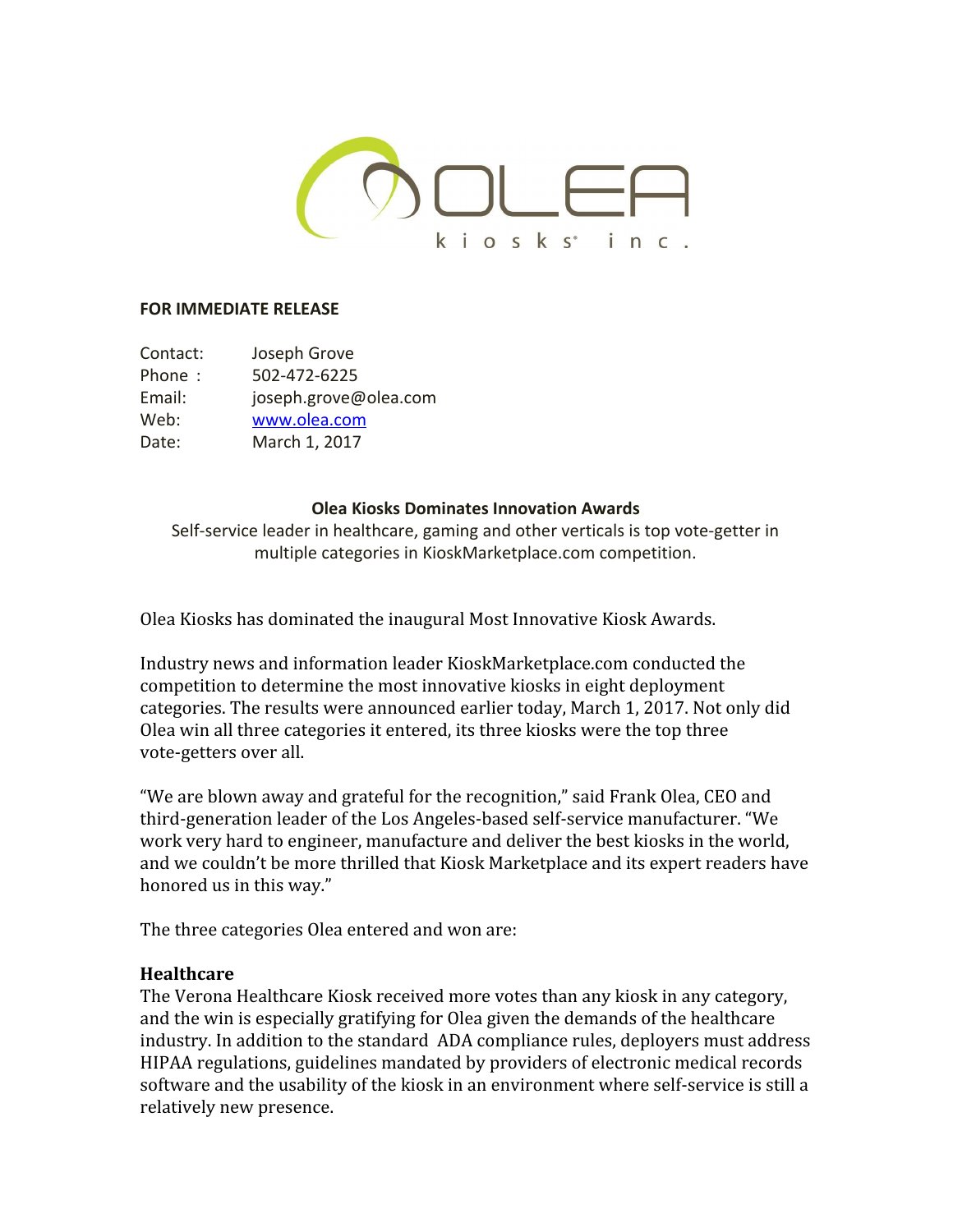

The Verona meets these challenges with a host of features, including unique motorized push-button height adjustment over a full 10-inch vertical range. This makes it ADA compliant for users whether standing or approaching from a wheelchair.

Front access to its quick-change hardware configuration makes

maintenance a breeze. In addition, the kiosk is configurable to accept the latest in EMV hardware as well as biometric identification technology.

Unlike other kiosks that offer an adjustable screen, the Verona needs no physical effort beyond the push of a button, meaning that even the youngest or most frail patients can use the kiosk without assistance. In addition, because the mechanism is motorized and doesn't require a swing arm, it retains a small footprint without intruding unnecessarily into walkways or space where another kiosk might be needed. Olea's experience in other verticals helped it keep the price point thousands less than other height-adjustable units.

[Go here for more information](http://www.olea.com/industry/healthcare-kiosks/) on the Verona and other Olea healthcare kiosks.

## **Gaming/Entertainment**

Olea submitted its new **Monte Carlo Gaming Kiosk**, which can be used by casinos for loyalty-program development, wayfinding, check-in/check-out and more. A



unique upper-signage component can be used for promotions and advertising. The kiosk's small footprint enables placement virtually anywhere and makes it easy to re-position. Brilliant LED lighting can be programmed to display any of thousands of colors in myriad patterns, all remotely.

Olea has deployed gaming kiosks across the U.S. and in Macau, China.

[Go here for more information](http://www.olea.com/product/monte-carlo-gaming-kiosk/) on the Monte Carlo Gaming Kiosk.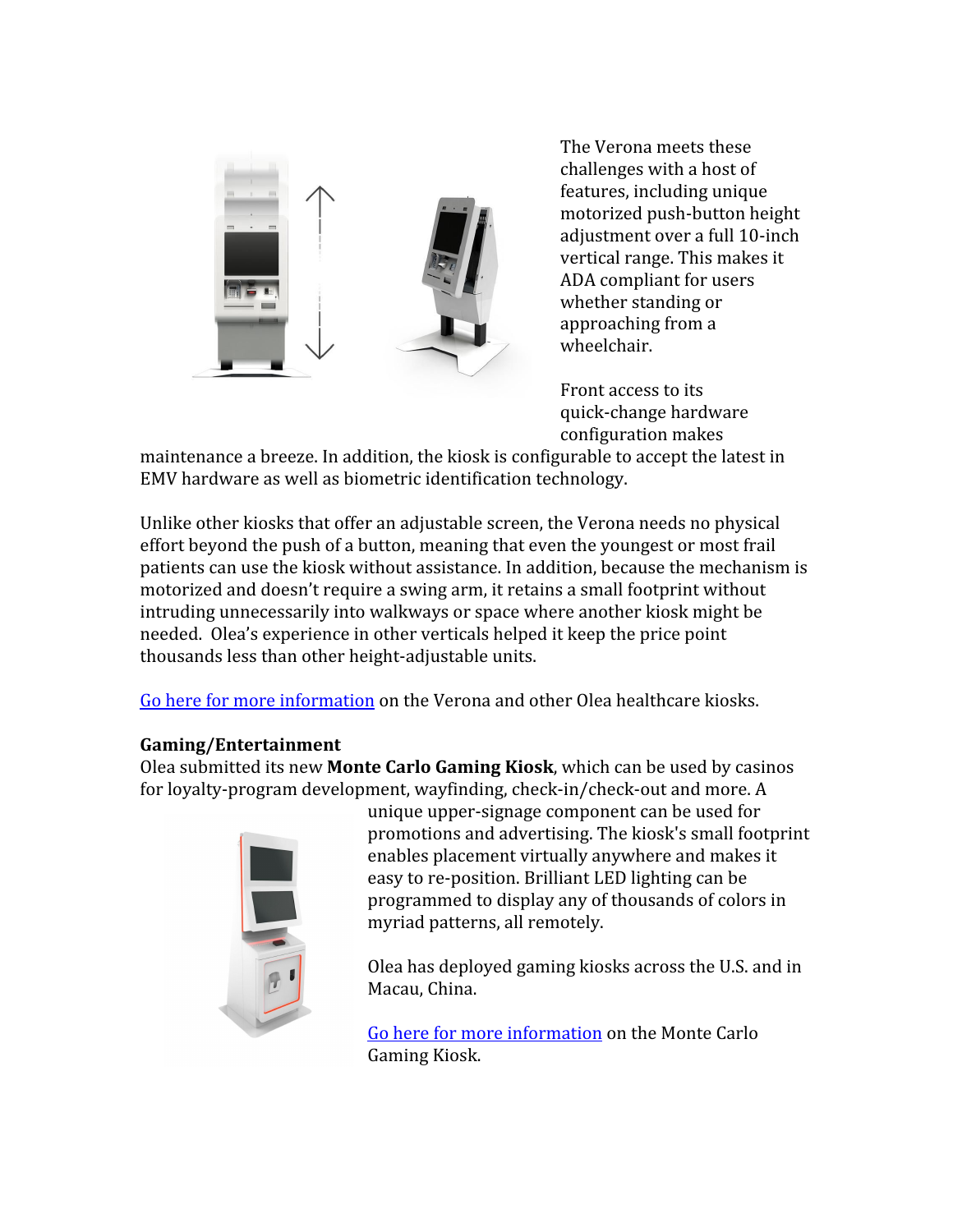### **Telecom**

The **JCDecaux cellphone-charging station** is a dual-sided kiosk measuring 8 feet tall with 32-inch monitors on each side. Also on each side are four 110 AC outlets, three USB outlets, and two Qi pads for contact charging. The sides are 0.5-inch thick Plexiglas with RBG LED lights able to be set to airport colors or the brand standards



of whichever advertiser has placement on the ad panels. They also can be programmed to flash.

Olea engineered in breakers and a breaker bar and two 20-amp power inputs, one for the charging outlets and one for the digital components that make the kiosk work. Despite the number of components, JCDecaux was adamant that the kiosk be no more than 20 inches wide and 4 inches thick. No locking or securing mechanisms could be visible.

[Go here for more information](http://www.olea.com/thelab/kiosks-turbo-boost-public-transportation/) on the JCDecaux deployment and other kiosks Olea has deployed to benefit travelers across the U.S. and Canada.

"Our goal was to recognize innovation excellence in eight customer markets, and the competition succeeded in providing the basis for credible recognition," said Elliot Maras, editor of [KioskMarketplace.com.](http://kioskmarketplace.com/)

"In addition to giving recognition to the companies that deserve it, the Innovation Award provides standards of innovation for all kiosk companies to aspire to in a rapidly changing industry."

"I'm so grateful for my team," Olea said. "Everyone plays a role in this. Our sales people always have their ears to the ground, listening for trends and market needs. Our engineers are brilliant in overcoming any challenge we throw at them. Our designers know that it's not enough for a kiosk to work great, it also has to look great. The staff in our factory who make each kiosk by hand are more committed to quality than any crew I've ever worked with."

## **About Olea Kiosks**

[Olea Kiosks](http://www.olea.com/) is a Los Angeles, Calif.-based designer and manufacturer of kiosks for multiple industries, including QSR and fast casual dining, healthcare, gaming and